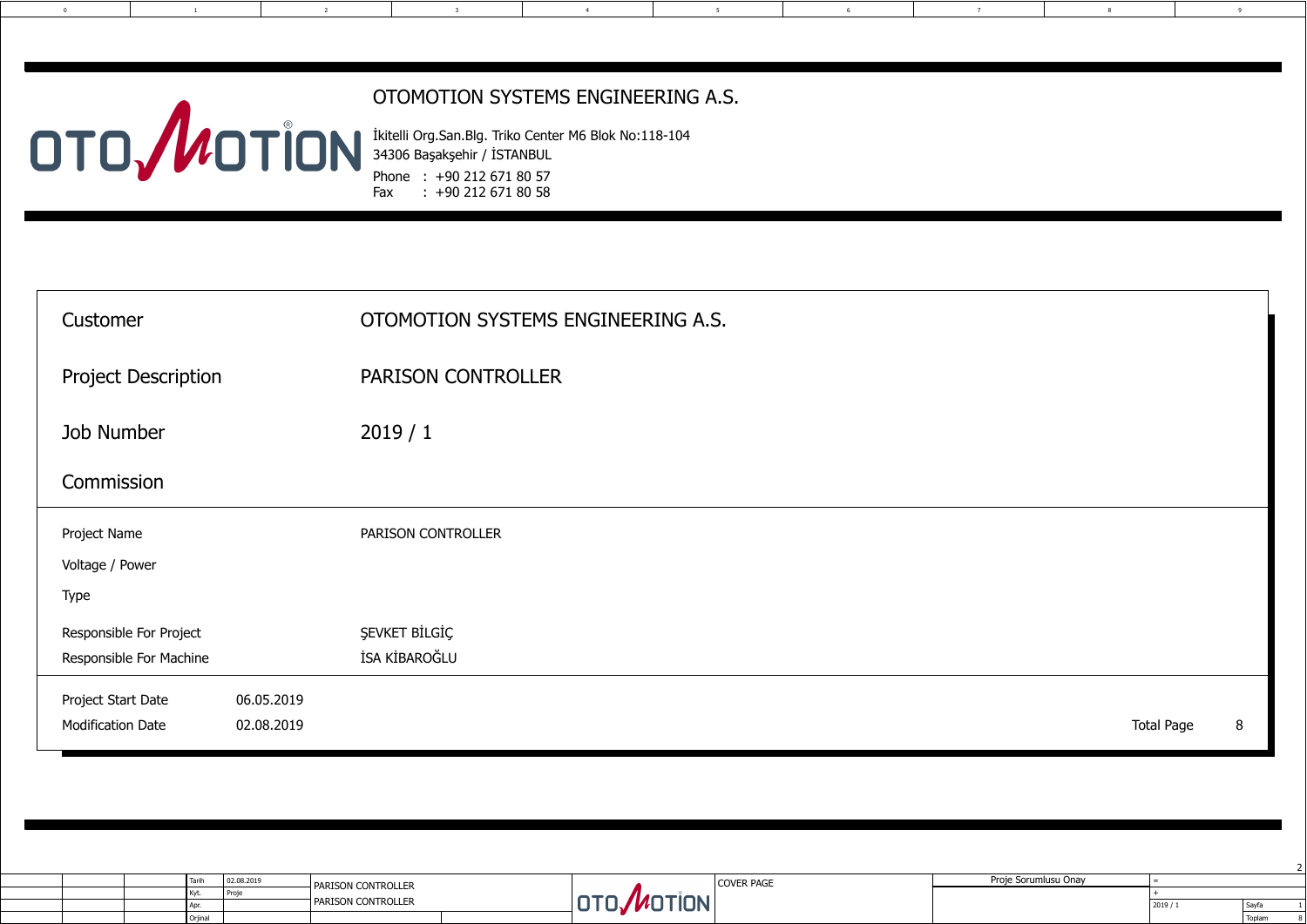|  | ' Taril.   | 02.08.2019 | - PARISON CONTROLLER | E OF CONTENTS<br><b>TABI</b> | Proie<br>Sorumlusu Onav |  |
|--|------------|------------|----------------------|------------------------------|-------------------------|--|
|  | <b>KVT</b> | l Pro      |                      |                              |                         |  |
|  | l Apr.     |            | 1 PARISON CONTROLLER | <b>IUN</b>                   |                         |  |
|  | l Orjina   |            |                      |                              |                         |  |

|                      |        |        | ت |
|----------------------|--------|--------|---|
| Proje Sorumlusu Onay | =      |        |   |
|                      |        |        |   |
|                      | 2019/1 | Sayfa  |   |
|                      |        | Toplam |   |

3 8 9

3

# $Table of contonto$

| Table of contents |                                 |                          |            |           |              |
|-------------------|---------------------------------|--------------------------|------------|-----------|--------------|
| Page              | Page description                | supplementary page field | Date       | Edited by | $\mathsf{X}$ |
| /3                | PANEL & PLC SUPPLY CONNECTIONS  |                          | 02.08.2019 | Proje     |              |
| /4                | DIGITAL INPUT BYTE CONNECTIONS  |                          | 02.08.2019 | Proje     |              |
| /5                | DIGITAL OUTPUT BYTE CONNECTIONS |                          | 02.08.2019 | Proje     |              |
| /6                | ANALOG INPUT BYTE CONNECTIONS   |                          | 02.08.2019 | Proje     |              |
| $\sqrt{7}$        | ANALOG OUTPUT BYTE CONNECTIONS  |                          | 02.08.2019 | Proje     |              |
| /8                | PARISON PRINCIPAL               |                          | 02.08.2019 | Proje     |              |
|                   |                                 |                          |            |           |              |
|                   |                                 |                          |            |           |              |
|                   |                                 |                          |            |           |              |
|                   |                                 |                          |            |           |              |
|                   |                                 |                          |            |           |              |
|                   |                                 |                          |            |           |              |
|                   |                                 |                          |            |           |              |
|                   |                                 |                          |            |           |              |
|                   |                                 |                          |            |           |              |
|                   |                                 |                          |            |           |              |
|                   |                                 |                          |            |           |              |
|                   |                                 |                          |            |           |              |
|                   |                                 |                          |            |           |              |
|                   |                                 |                          |            |           |              |
|                   |                                 |                          |            |           |              |
|                   |                                 |                          |            |           |              |
|                   |                                 |                          |            |           |              |
|                   |                                 |                          |            |           |              |
|                   |                                 |                          |            |           |              |
|                   |                                 |                          |            |           |              |
|                   |                                 |                          |            |           |              |
|                   |                                 |                          |            |           |              |
|                   |                                 |                          |            |           |              |
|                   |                                 |                          |            |           |              |
|                   |                                 |                          |            |           |              |
|                   |                                 |                          |            |           |              |
|                   |                                 |                          |            |           |              |
|                   |                                 |                          |            |           |              |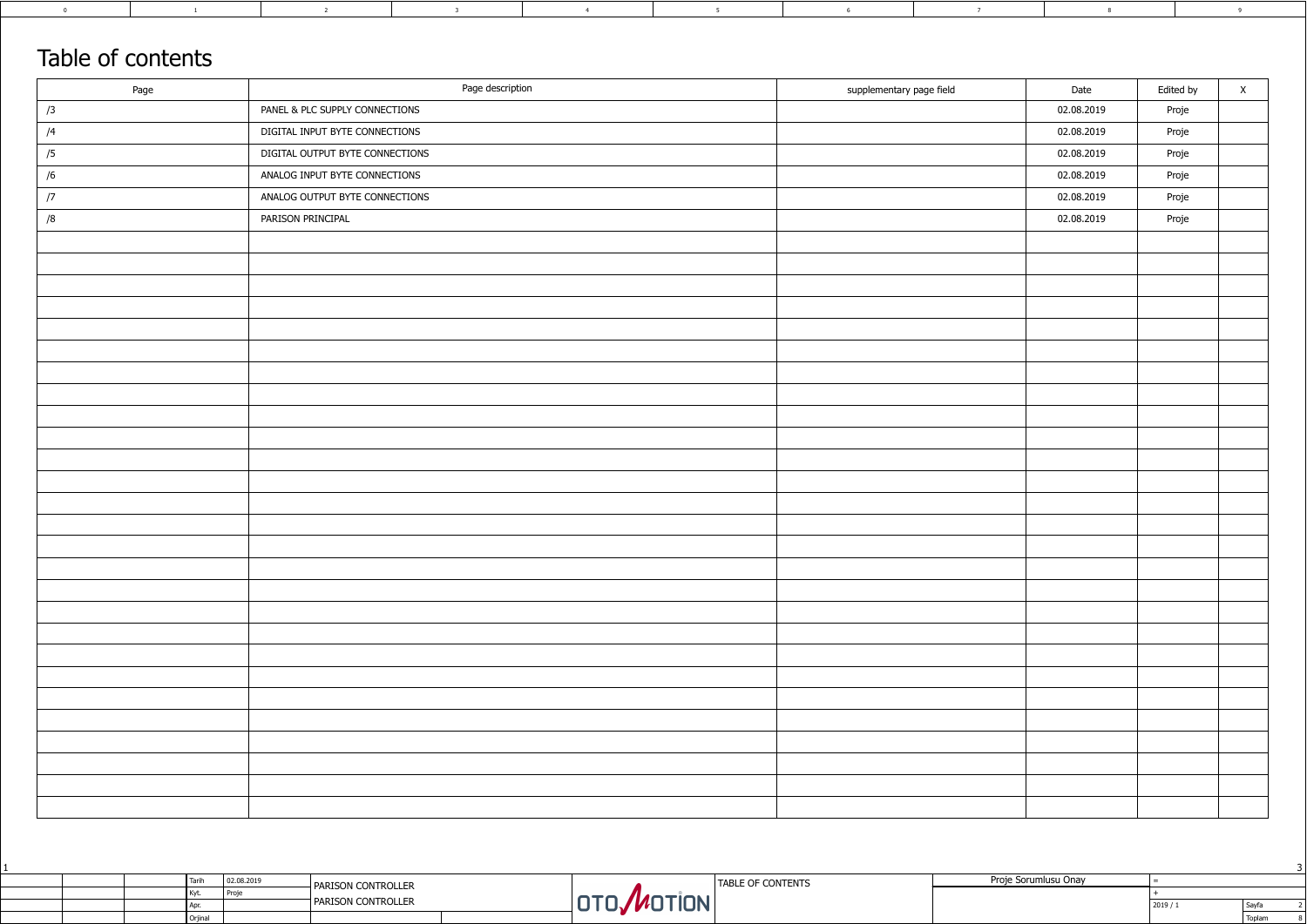Orjinal

| 2019/1 | Sayfa  | ◡ |
|--------|--------|---|
|        | Toplam | ŏ |

<span id="page-2-0"></span>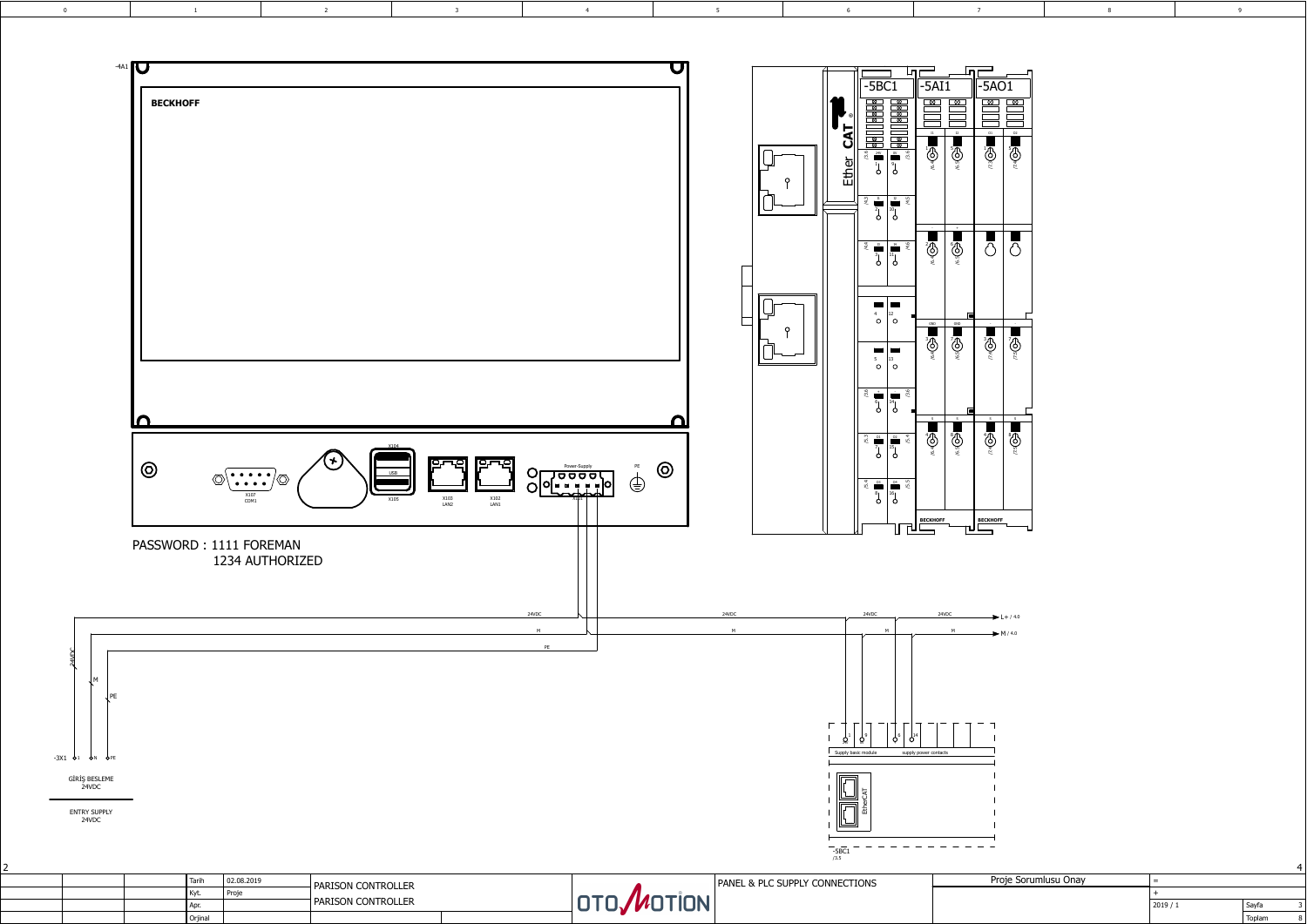|  | I Tarih | 02.08.2019 | –I PARISON CONTROLLER      |            | DIGITAL INPUT BYTE CONNECTIONS | Sorumlusu Onav<br>Proje |  |
|--|---------|------------|----------------------------|------------|--------------------------------|-------------------------|--|
|  | I Kvt   | I Proj     |                            |            |                                |                         |  |
|  |         |            | <b>TPARISON CONTROLLER</b> | <b>IUN</b> |                                |                         |  |
|  | Orjinal |            |                            |            |                                |                         |  |

| Proje Sorumlusu Onay |        |        |  |
|----------------------|--------|--------|--|
|                      |        |        |  |
|                      | 2019/1 | Sayfa  |  |
|                      |        | Toplam |  |

<span id="page-3-0"></span>

|  | ч                      |
|--|------------------------|
|  |                        |
|  |                        |
|  |                        |
|  |                        |
|  |                        |
|  | $L+ / 6.0$<br>$M/ 5.2$ |
|  |                        |
|  |                        |
|  |                        |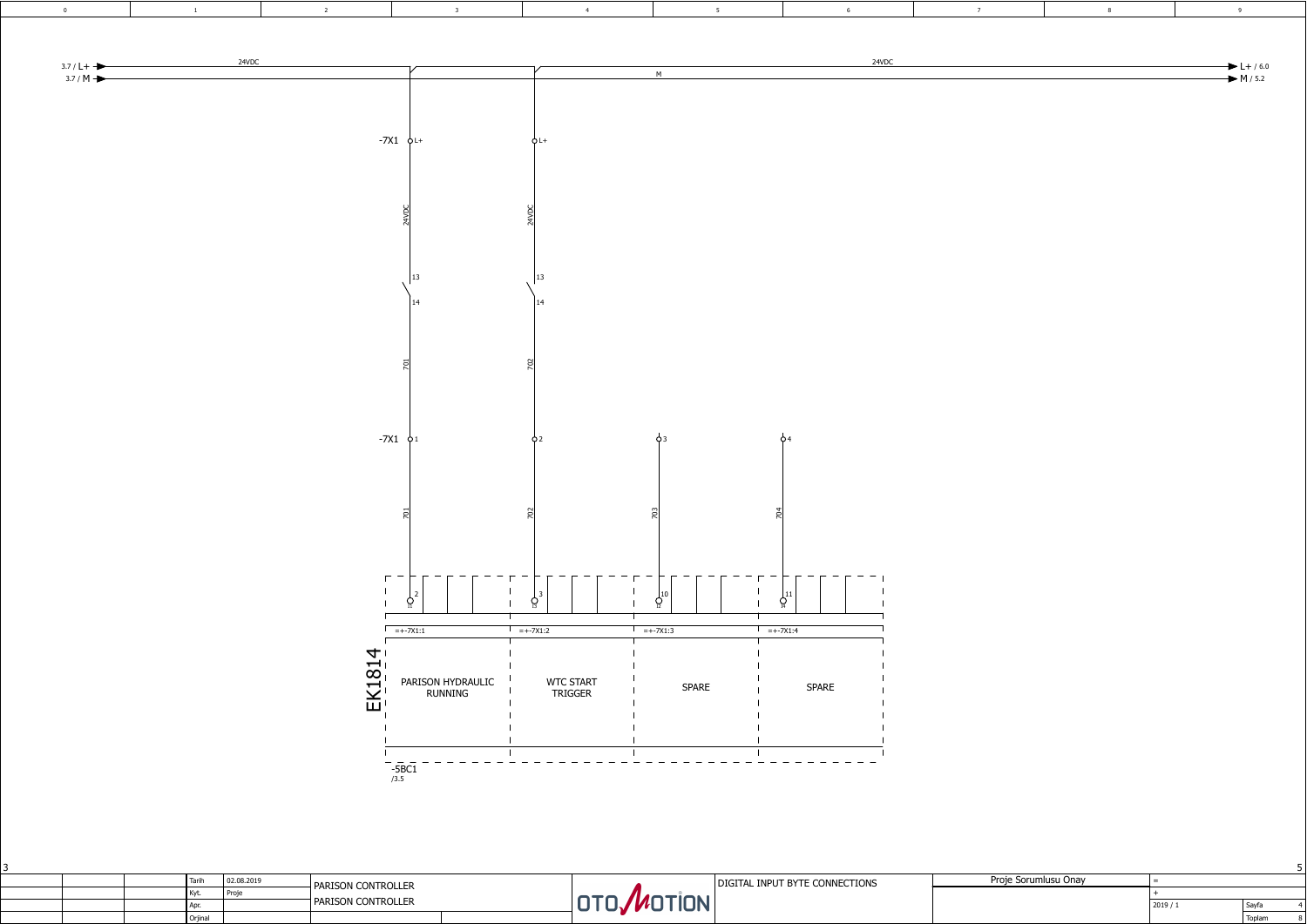| <b>Tarih</b> | 02.08.2019                                                       | <b>H</b> PARISON CONTROLLER |            | L OUTPUT BYTE CONNECTIONS<br>IAI | arnic<br>Sorumlusu Onav |  |
|--------------|------------------------------------------------------------------|-----------------------------|------------|----------------------------------|-------------------------|--|
|              | $\mathsf{F}$ $\mathsf{F}$ $\mathsf{F}$ $\mathsf{F}$ $\mathsf{F}$ |                             |            |                                  |                         |  |
| $\Delta$ mu  |                                                                  | T PARISON CONTROLLER        | <b>IUN</b> |                                  |                         |  |
| Orjinal      |                                                                  |                             |            |                                  |                         |  |

| Proje Sorumlusu Onay |        |        |  |
|----------------------|--------|--------|--|
|                      |        |        |  |
|                      | 2019/1 | Sayfa  |  |
|                      |        | Toplam |  |

<span id="page-4-0"></span>

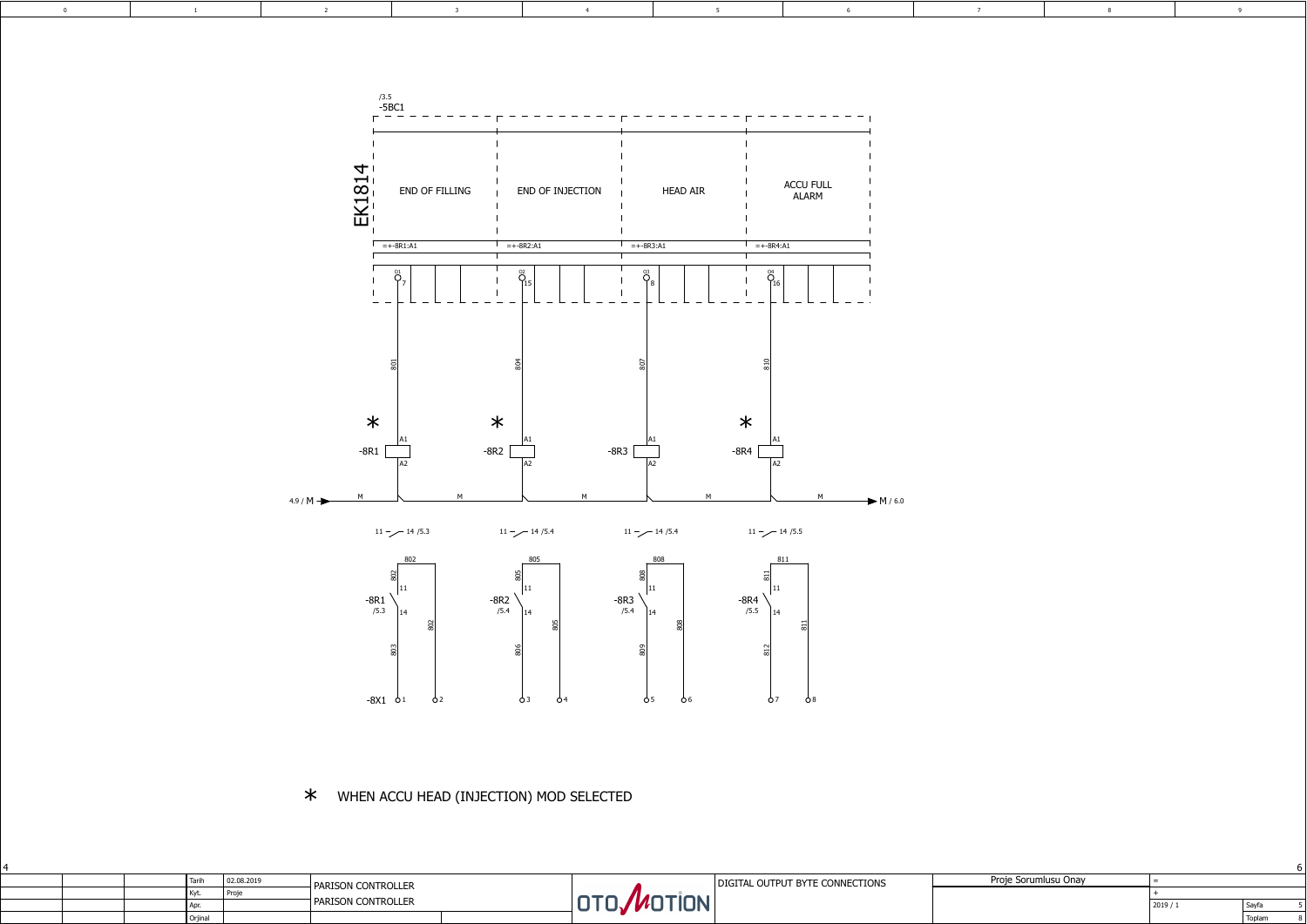|  |         | 02.08.2019 | - PARISON CONTROLLER               |            | ANALOG INPUT BYTE CONNECTIONS | J <sub>2</sub><br>ısu Onav |  |
|--|---------|------------|------------------------------------|------------|-------------------------------|----------------------------|--|
|  | Kyt.    |            |                                    |            |                               |                            |  |
|  | Apr.    |            | <b>CONTROLLER</b><br><b>PARISO</b> | <b>IUN</b> |                               |                            |  |
|  | Orjinal |            |                                    |            |                               |                            |  |

| Proje Sorumlusu Onay |        |        |  |
|----------------------|--------|--------|--|
|                      |        |        |  |
|                      | 2019/1 | Sayfa  |  |
|                      |        | Toplam |  |

<span id="page-5-0"></span>

|   | 8 | 9                             |
|---|---|-------------------------------|
|   |   |                               |
|   |   | $L + 7.0$                     |
|   |   |                               |
|   |   |                               |
|   |   |                               |
|   |   |                               |
|   |   |                               |
|   |   |                               |
|   |   |                               |
|   |   |                               |
|   |   |                               |
|   |   |                               |
|   |   |                               |
|   |   |                               |
|   |   |                               |
|   |   |                               |
|   |   |                               |
|   |   |                               |
|   |   |                               |
|   |   |                               |
| 1 |   | $\blacktriangleright$ M / 7.0 |
|   |   |                               |
|   |   |                               |
|   |   |                               |
|   |   |                               |
|   |   |                               |
|   |   |                               |
|   |   |                               |
|   |   |                               |
|   |   |                               |
|   |   |                               |
|   |   |                               |
|   |   |                               |
|   |   |                               |
|   |   |                               |
|   |   |                               |
|   |   |                               |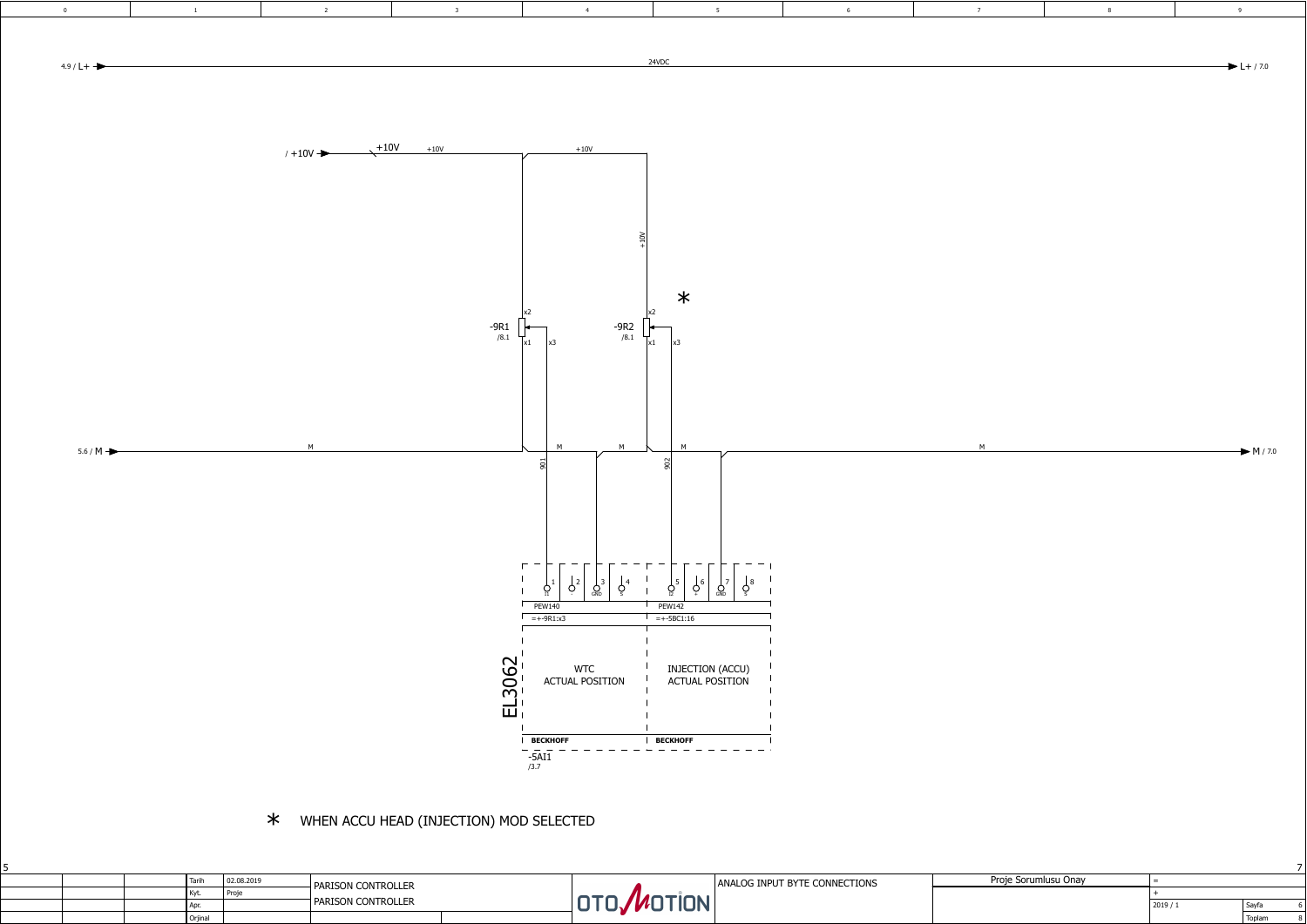|  | Taril     | 02.08.2019 | - PARISON CONTROLLER |  | ANALOG OUTPUT BYTE CONNECTIONS | Proie<br>`orumlusu Onay |  |
|--|-----------|------------|----------------------|--|--------------------------------|-------------------------|--|
|  |           | l Pro      |                      |  |                                |                         |  |
|  | l Anr     |            | 1 PARISON CONTROLLER |  |                                |                         |  |
|  | l Orjina. |            |                      |  |                                |                         |  |

| Proje Sorumlusu Onay |        |        |  |
|----------------------|--------|--------|--|
|                      |        |        |  |
|                      | 2019/1 | Sayfa  |  |
|                      |        | Toplam |  |

<span id="page-6-0"></span>